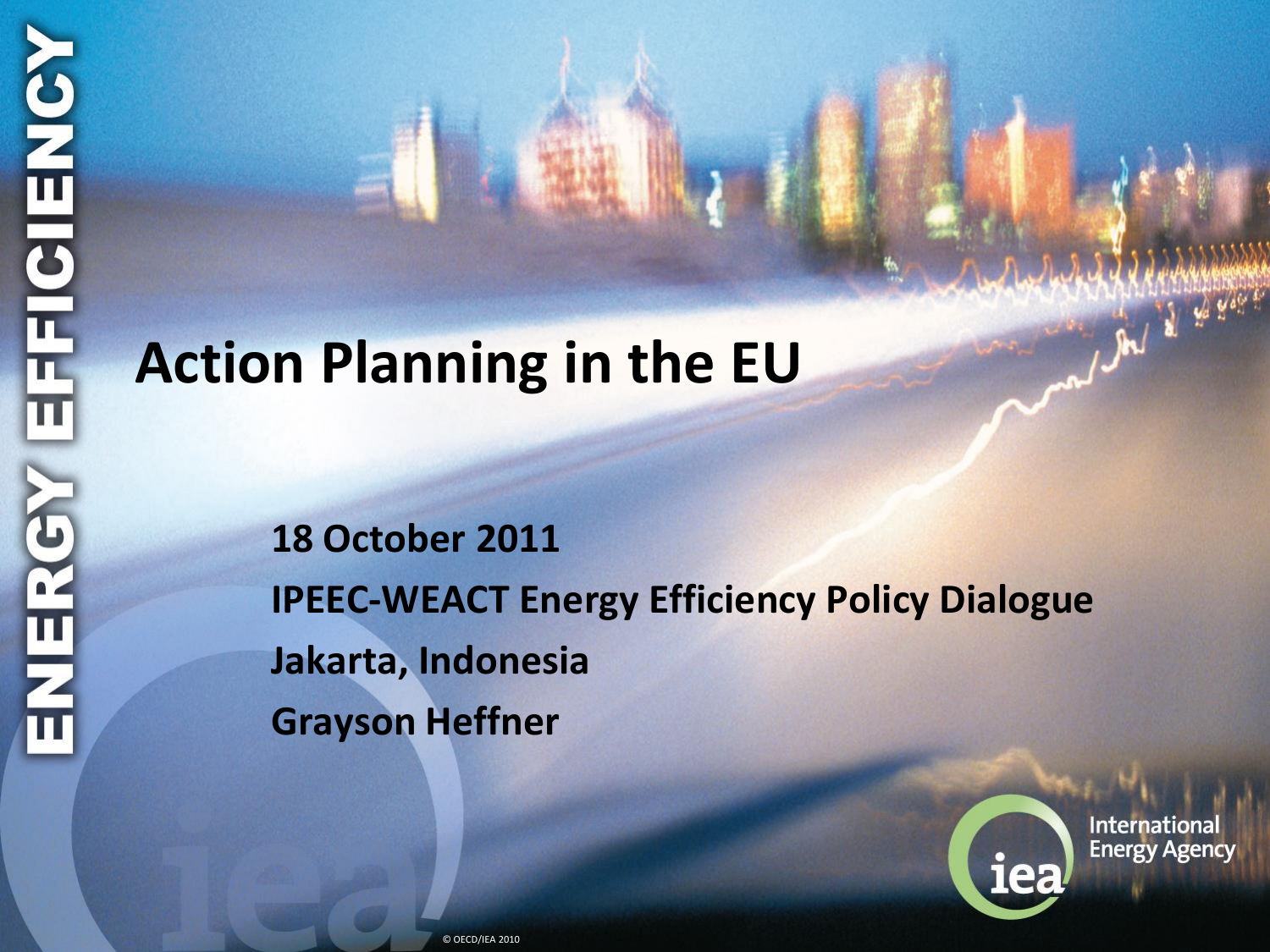

#### **Topics**

- **Value of strategies and action plans**
- **Impetus for action planning in the EU**
- **Requirements of the Energy Savings Directive**
- **Typical action plan contents**
- Critique of the EU action planning **experience**
- Way forward: Action planning under the **proposed Energy Efficiency Directive**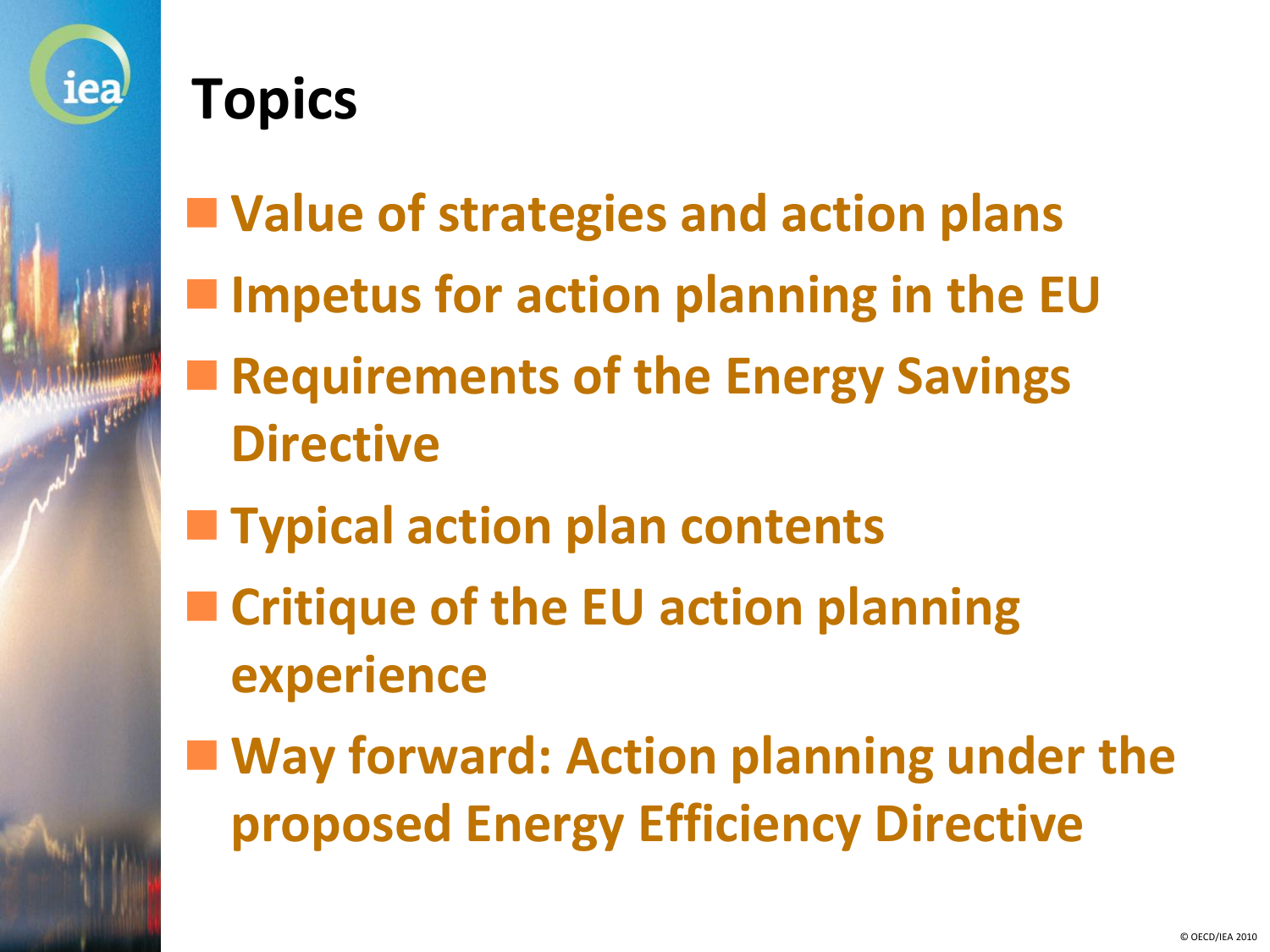## **Value of strategies and action plans**

#### **Importance**

- **Place EE policy within the broader policy context;**
- **Prioritise energy efficiency policies;**
- **Capture synergies between policies;**
- **Engage stakeholders and build consensus;**
- **Assign responsibility & establish accountability**
- **Guidelines for effective strategies & action plans**
	- **Take a long-term, high-level viewpoint**
	- **Have a strong analytic foundation;**
	- **Incorporate specific time-bound targets;**
	- **Be comprehensive and consider all sectors**
	- **Prioritise the most-promising sectors and policy measures;**
	- **Identify the resources needed to turn strategy into action;**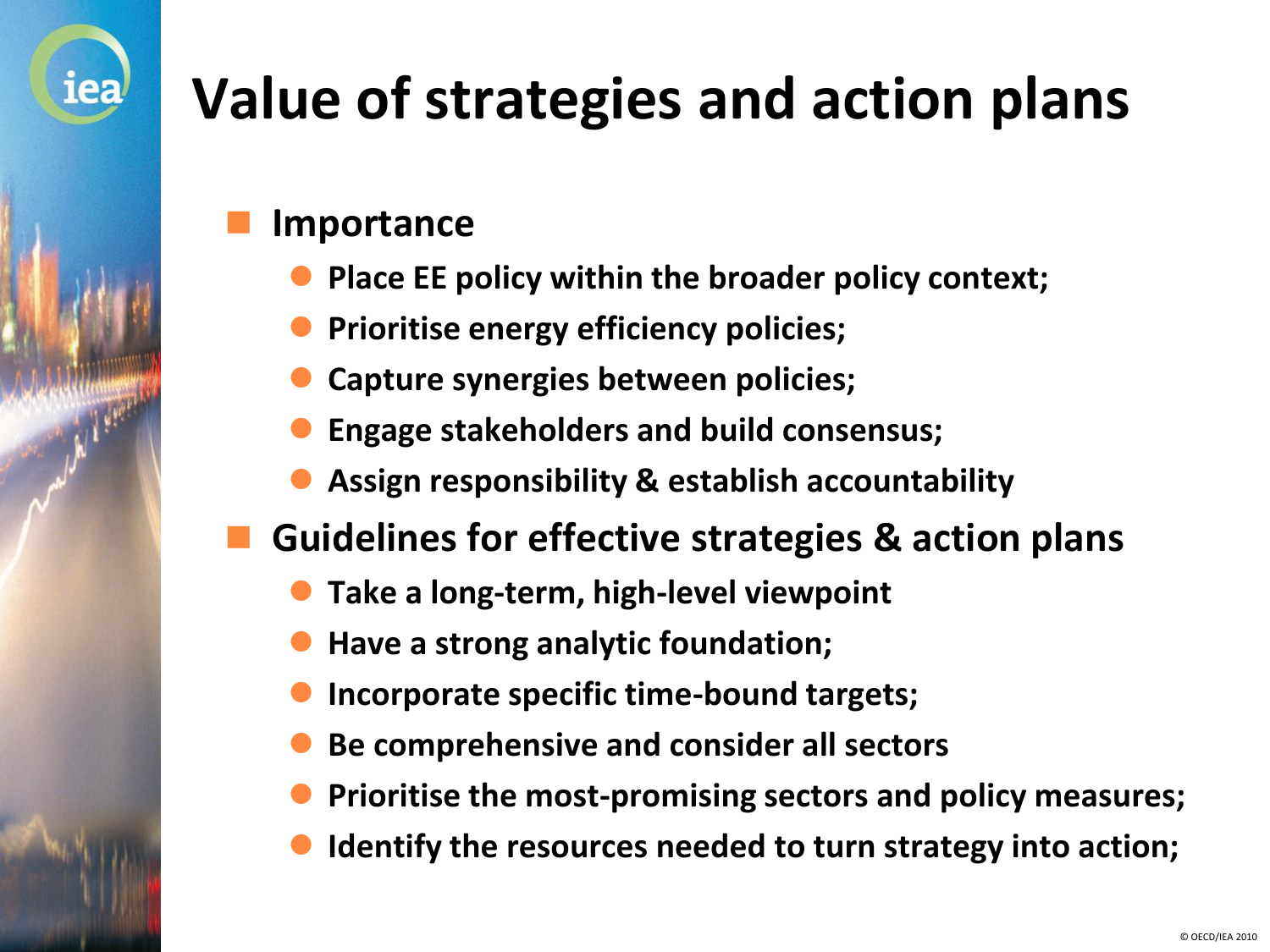

- **Action plans should contain clear targets**
- **Action plans should indicate where policies are focused, why, and what outcomes are intended.**
- **Action plans should relate barriers, policies and outcomes in a logical framework**
- **Action plans should clearly identify implementation resource needs**
- **Action plans should specify how and who will monitor results**
- **Action plan should specify regular reviews and revision mechanisms**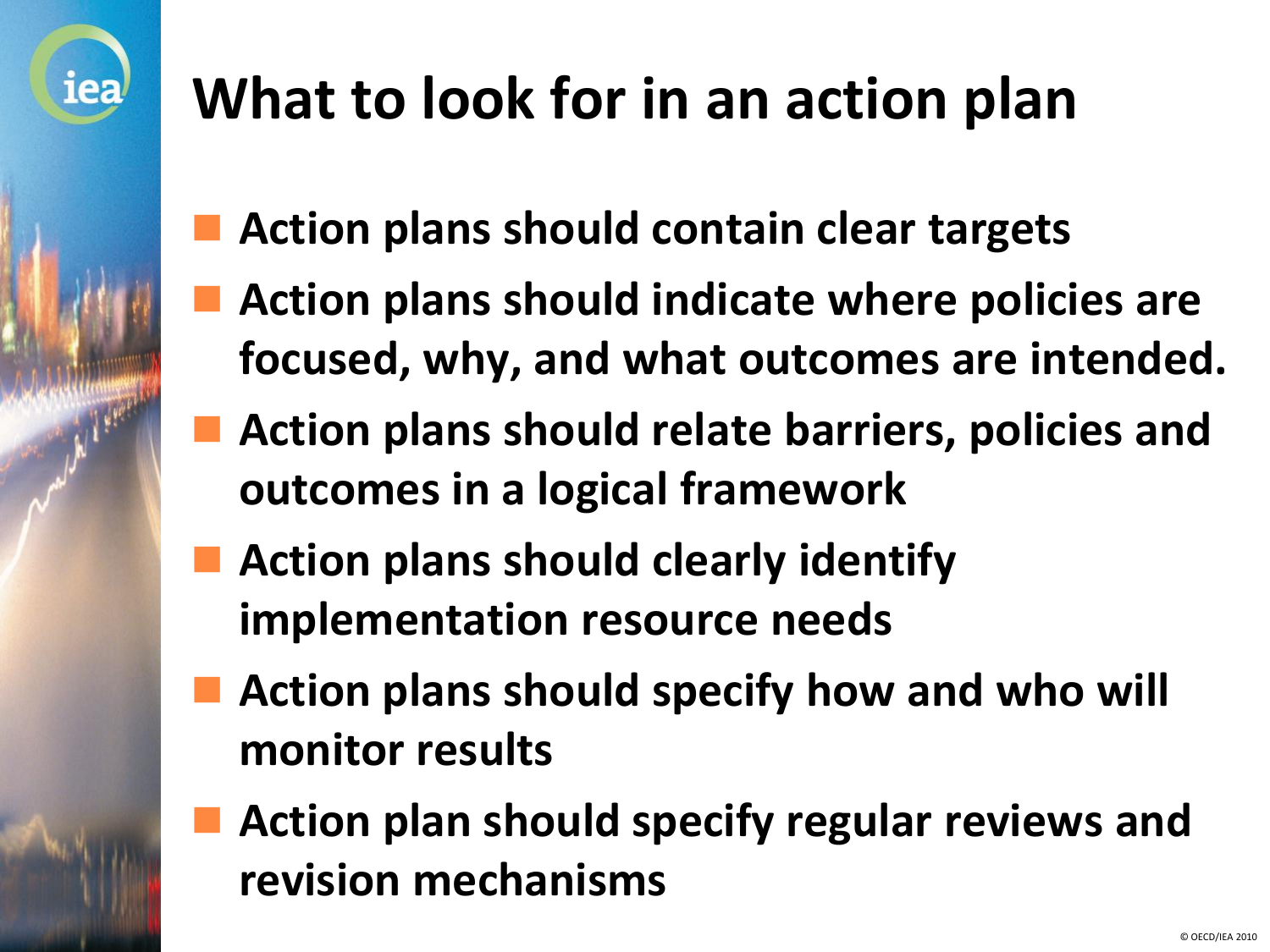# **Impetus for action planning in the EU**

- **Energy Services Directive (2006)**
- **Main provisions:**

- **An energy savings target of 9% between 2008 and 2016 for every Member State**
- **Development of national energy efficiency action plans (NEEAPs) to reach the target**
- **Requirements to on the public sector to improve energy efficiency and provide information to the public and businesses**
- **Requirements on energy suppliers to promote greater efficiency and provide information**
- **NEEAPs to be submitted to the EC every 3 years European commission in mid 2007, 2011 and**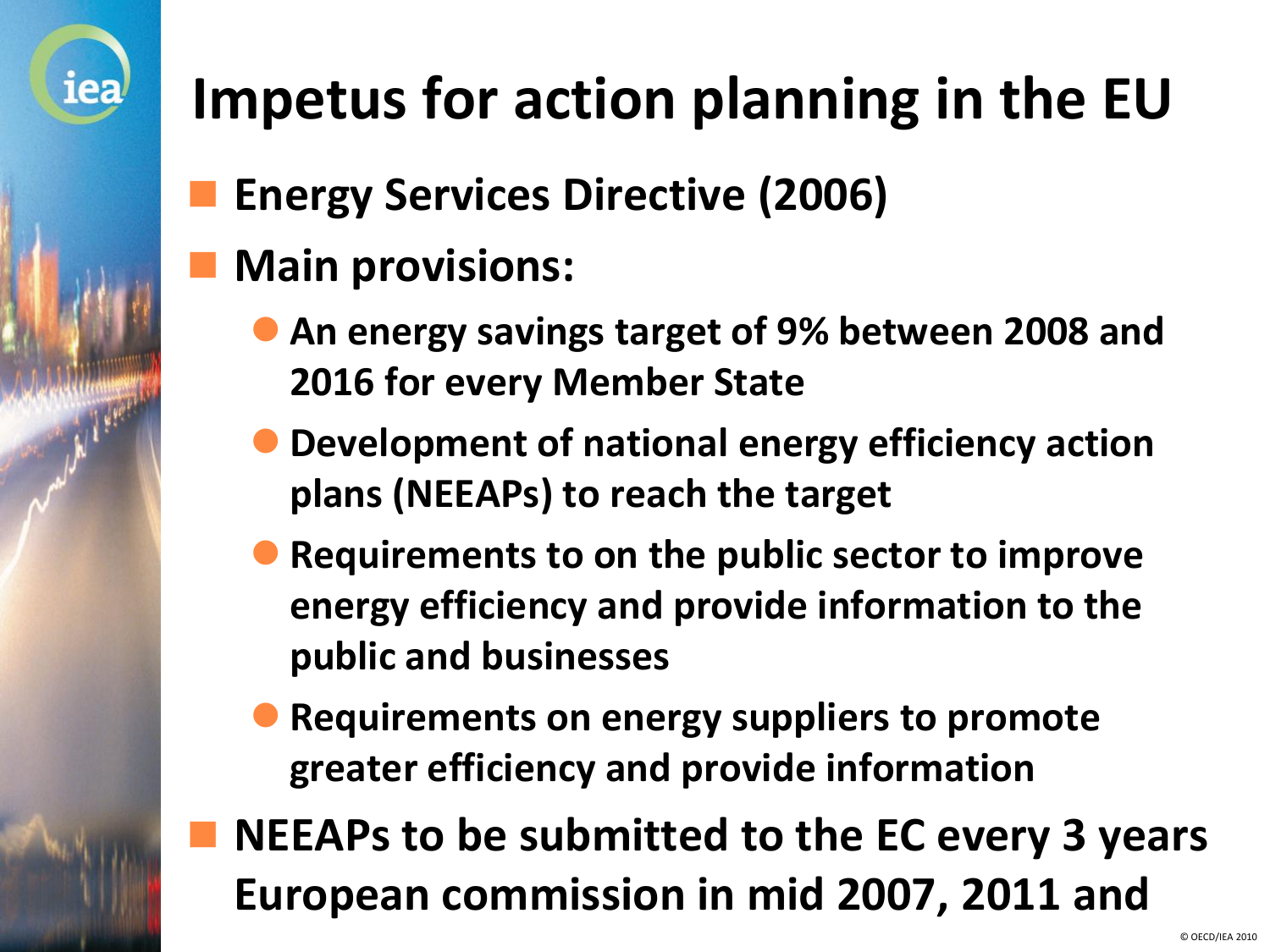

#### **EU's 20-20-20 target**

**By 2020 -20% EU GHG** 

**By 2020 +20% ENERGY** 

By 2020 binding 20% RENEWABLES in final<br>energy consumption at EU level

| <b>RES</b> in<br>transport<br><b>Min 10%</b><br>binding | <b>ELECTRICITY</b><br><b>MS binding</b><br>choice | <b>HEATING &amp;</b><br><b>COOLING</b><br><b>MS binding</b><br>choice |
|---------------------------------------------------------|---------------------------------------------------|-----------------------------------------------------------------------|
|                                                         | <b>NATIONAL TARGETS &amp; ACTION PLANS</b>        |                                                                       |
|                                                         |                                                   |                                                                       |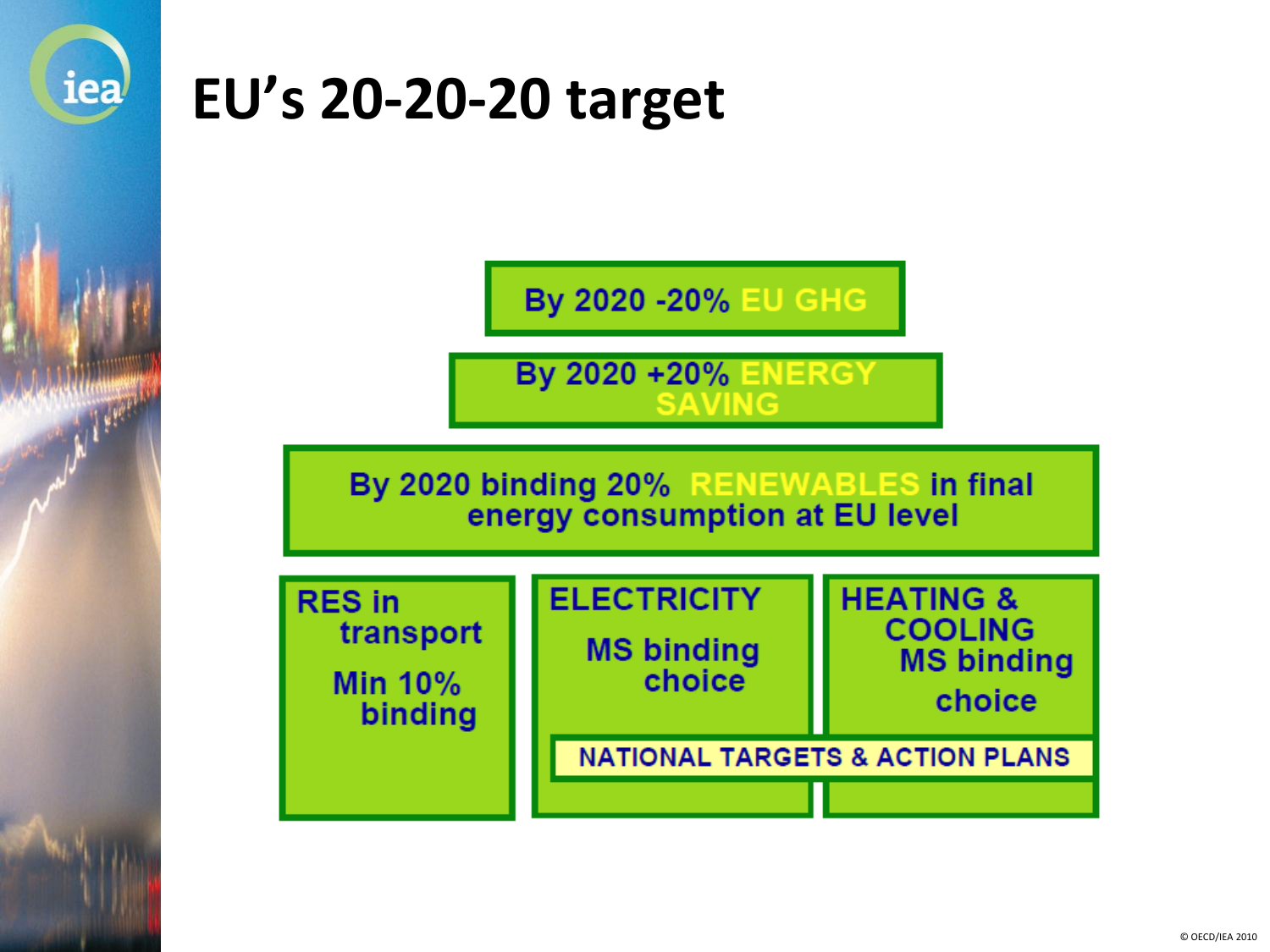# **Interlocking directives & policy in the EU**





**Energy Policy** 

iea

**AND LEADER** 

**Technology Policy**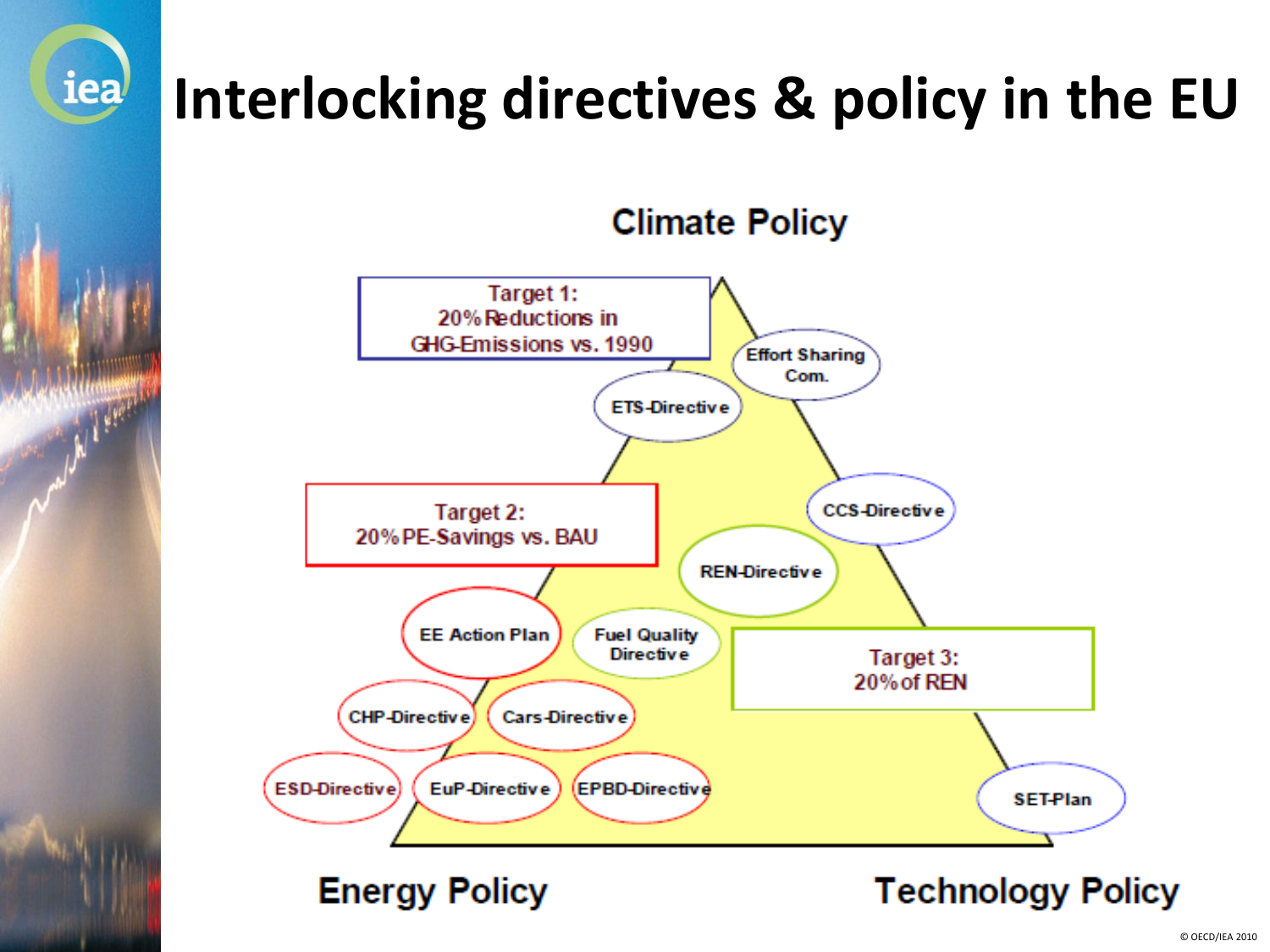### **NEEAPs as a policy learning experience**

- **Recognized that energy efficiency and action planning are to many EU member states**
- **Only a few obligatory provisions included, with many others to choose from**
- **Encouragement to formulate a true strategy;**
- **Consideration of country context**

- **Scope to be ambitious or cautious**
- **Required link to enabling legislation**
- **Freedom to integrate with other strategies;**
- **Encouragement to engage with stakeholders**
- **Formal endorsement by Government**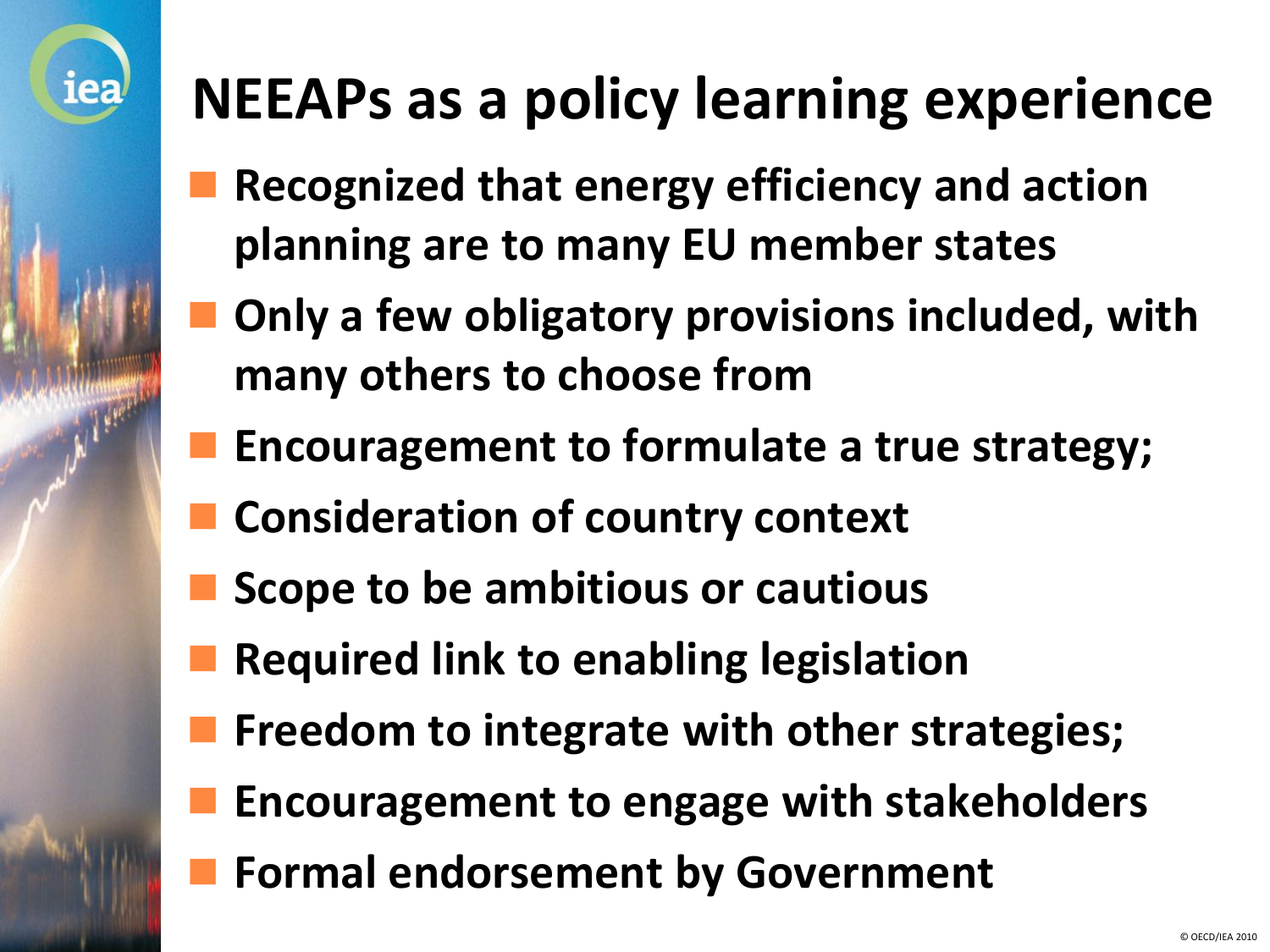

## **Peculiarities of the EU NEEAP process**

**Multiple timeframes/interim targets**

- **2008-2016**
- **Interim targets**
- **Triennial NEEAP submittals**
- **Precise rules on calculating targets**
- **Rules on "additionality" of policy measures**
- **Specification of eligible measures**
- **Strict obligations**
- **Specification on impact measurement**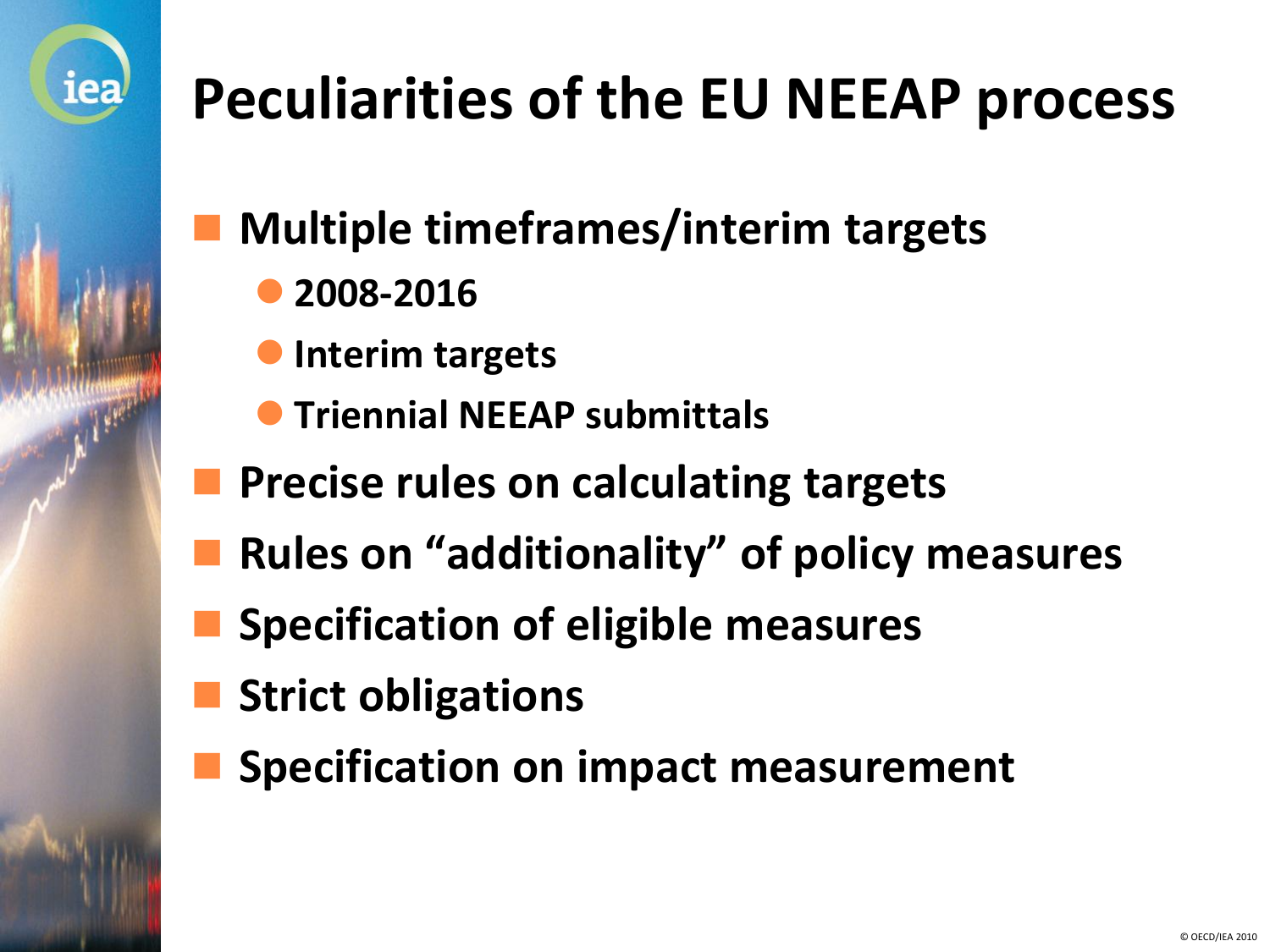

# **Practical advice for action planners from the EU experience**

- Action plans should be strategic
- Controversies should be resolved through stakeholder engagement
- Action plans should be comprehensive, at least on a sectoral basis
- Policies and measures should be realistic
	- Impact expectations
	- Timeframes to implement
	- Resource requirements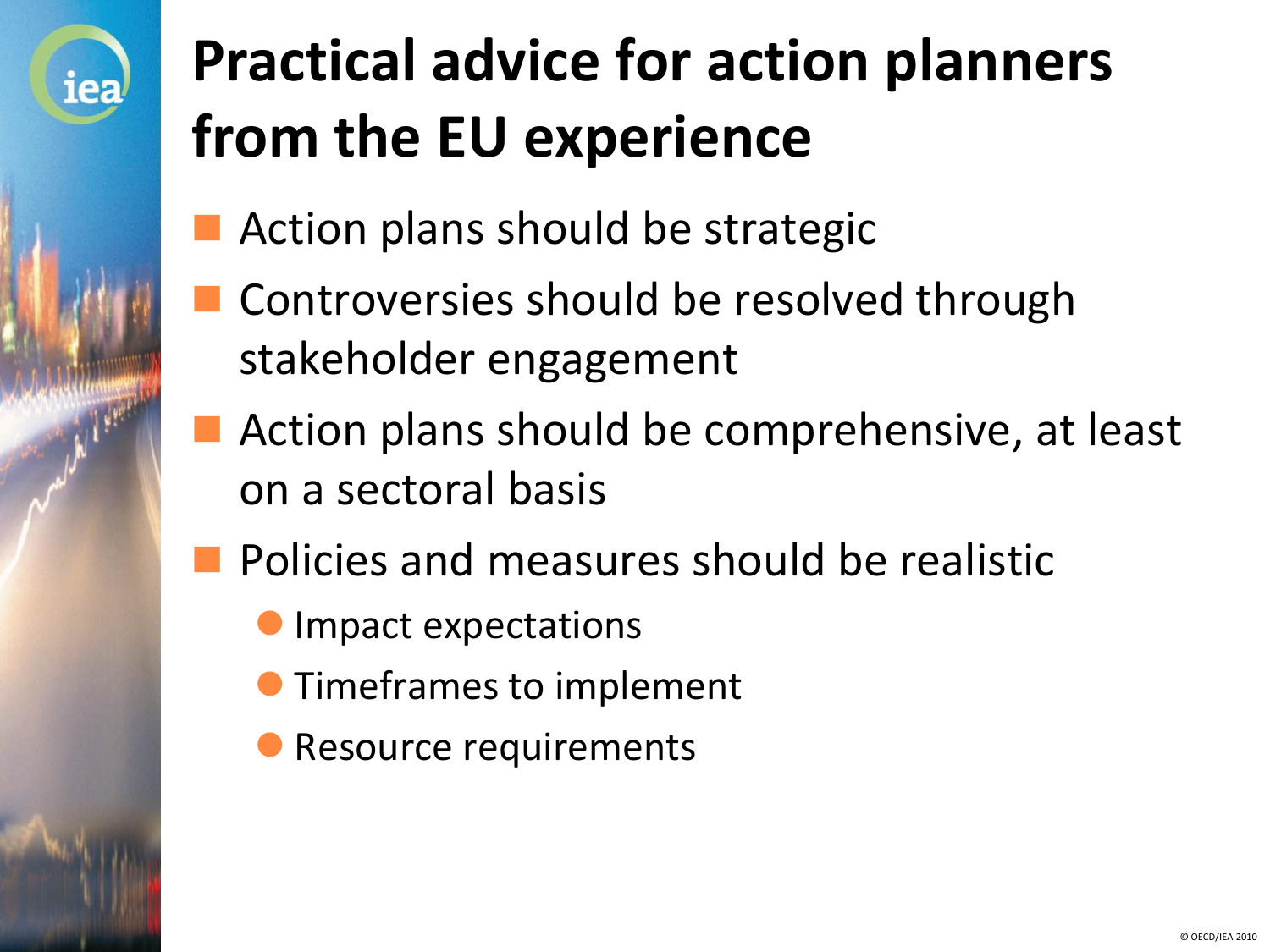## **Criteria for evaluating action plans**

- **Are the biggest, most economical savings potentials identified and targeted with policies?**
- **Is there a strong analytic basis to show that the policy measures will meet the savings targets?**
- **Are policy innovations proposed?**
- **Is there a linkage between the action plans and other enabling frameworks (e.g., legislation, delivery frameworks, funding)?**
- **Is a results monitoring regime included?**
- **Was there a consultative or stakeholder engagement process included?**